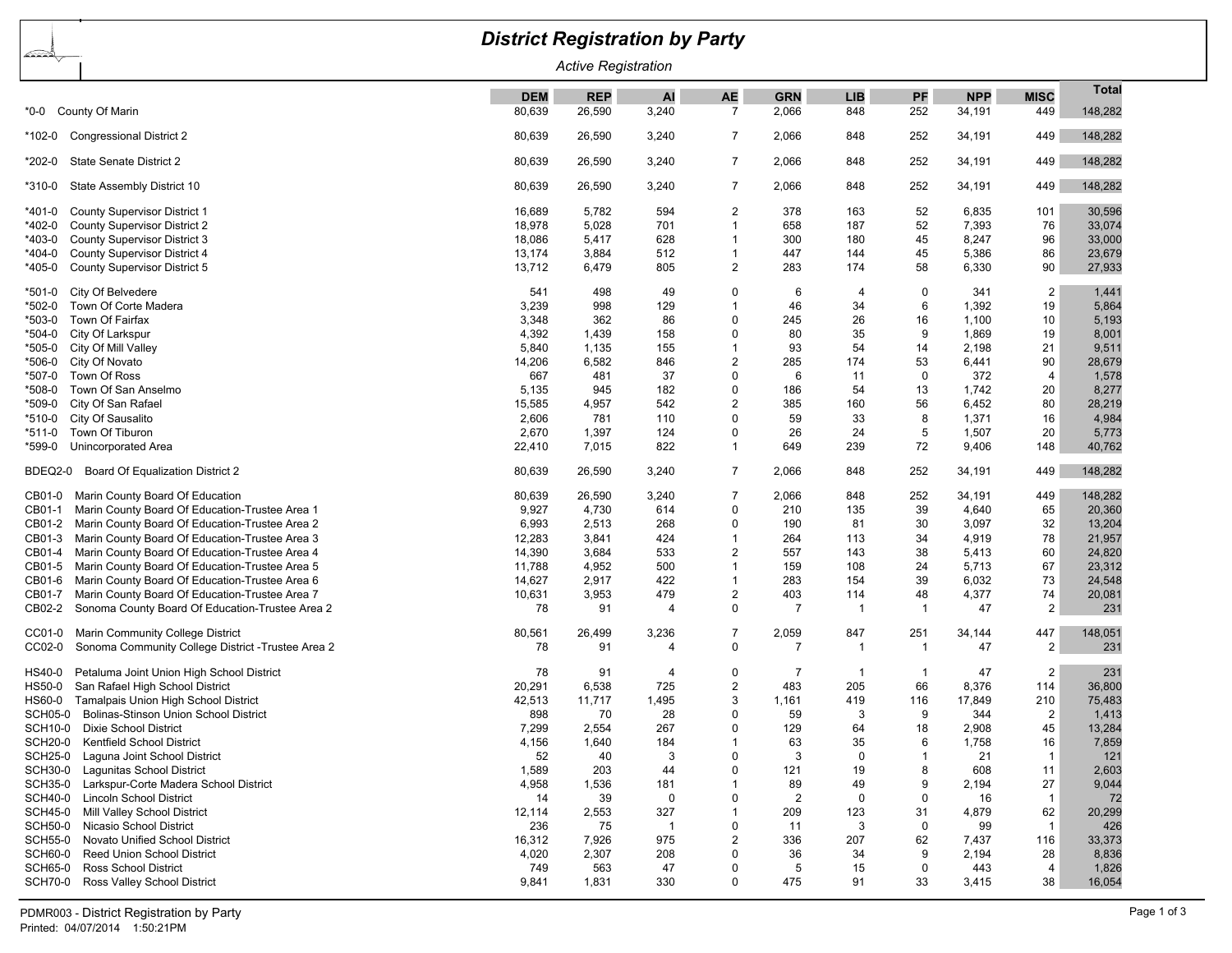|                |                                                                      | <b>DEM</b> | <b>REP</b>                     | <b>AI</b>      | <b>AE</b>      | <b>GRN</b>     | <b>LIB</b>     | PF               | <b>NPP</b> | <b>MISC</b>    | Total   |
|----------------|----------------------------------------------------------------------|------------|--------------------------------|----------------|----------------|----------------|----------------|------------------|------------|----------------|---------|
| <b>SCH75-0</b> | San Rafael Elementary School District                                | 12,996     | 3,984                          | 458            | 2              | 354            | 141            | 48               | 5,468      | 69             | 23,520  |
| <b>SCH80-0</b> | Sausalito Marin City School District                                 | 3,948      | 939                            | 145            | $\Omega$       | 93             | 47             | 11               | 1,915      | 21             | 7,119   |
| <b>SCH85-0</b> | <b>Shoreline Unified School District</b>                             | 1,445      | 318                            | 41             | $\Omega$       | 79             | 16             | $\overline{7}$   | 482        | $\overline{7}$ | 2,395   |
| <b>SCH85-1</b> | Shoreline Unified School District-Trustee Area 1                     | 1,144      | 169                            | 23             | $\Omega$       | 60             | 13             | $\overline{4}$   | 328        | $\overline{4}$ | 1,745   |
| <b>SCH85-2</b> | Shoreline Unified School District-Trustee Area 2                     | 207        | 64                             | 11             | $\Omega$       | 14             | $\overline{2}$ | $\overline{2}$   | 88         | $\mathbf{1}$   | 389     |
| <b>SCH85-3</b> | Shoreline Unified School District-Trustee Area 3                     | 94         | 85                             | 7              | $\Omega$       | 5              | -1             | $\mathbf 1$      | 66         | 2              | 261     |
| <b>SCH90-0</b> | Union Joint School District                                          | 12         | 12                             | 1              | 0              | $\overline{c}$ | 1              | $\mathbf{0}$     | 10         | $\mathbf 0$    | 38      |
|                |                                                                      |            |                                |                |                |                |                |                  |            |                |         |
| CFD50-0        | Novato-Pacheco Valle Community Facilities District                   | 423        | 211                            | 24             | 0              | 10             | 3              | 0                | 171        | 3              | 845     |
| CSD10-0        | Bel Marin Keys Community Services District                           | 485        | 307                            | 37             | 0              | 12             | 6              | -1               | 249        | 7              | 1,104   |
| CSD40-0        | Marin City Community Services District                               | 888        | 98                             | 18             | $\Omega$       | 11             | 6              | $\boldsymbol{2}$ | 364        | $\overline{2}$ | 1,389   |
| CSD50-0        | <b>Marinwood Community Services District</b>                         | 1,659      | 582                            | 69             | 0              | 26             | 22             | $\boldsymbol{2}$ | 709        | 14             | 3,083   |
| CSD60-0        | Muir Beach Community Services District                               | 178        | 14                             | $\overline{4}$ | $\Omega$       | 13             | $\overline{1}$ | $\overline{2}$   | 64         | $\overline{2}$ | 278     |
| CSD70-0        | <b>Tamalpais Community Services District</b>                         | 2,411      | 460                            | 61             | 0              | 45             | 25             | $\overline{7}$   | 1,002      | 15             | 4,026   |
| CSD80-0        | Tomales Valley Community Services District                           | 70         | 13                             | 2              | 0              | 5              | $\overline{1}$ | $\overline{2}$   | 28         | $\mathbf{1}$   | 122     |
| CSA01-0        | CSA #1Loma Verde Service Area                                        | 420        | 197                            | 24             | $\Omega$       | 10             | 7              | $\Omega$         | 192        | 6              | 856     |
| CSA06-0        | CSA #6 Gallinas Creek Service Area                                   | 338        | 103                            | 13             | 0              | 4              | 4              | $\mathbf 1$      | 169        | $\overline{4}$ | 636     |
|                | CSA09-0 CSA #9 Northbridge Service Area                              | 157        | 85                             | 8              | $\Omega$       | 1              | -1             | $\mathbf{0}$     | 52         | 0              | 304     |
|                | CSA13-0 CSA #13 Upper Lucas Valley Service Area                      | 602        | 207                            | 20             | $\Omega$       | 9              | $\overline{2}$ | $\Omega$         | 210        | $\overline{4}$ | 1,054   |
|                | CSA14-0 CSA #14 Homestead Valley Service Area                        | 1,061      | 172                            | 26             | $\Omega$       | 20             | 12             | $\mathbf 1$      | 382        | $\overline{7}$ | 1,681   |
|                | CSA16-0 CSA #16 Greenbrae Service Area                               | 1,111      | 524                            | 48             | $\Omega$       | 14             | 11             | $\mathbf{0}$     | 498        | 3              | 2,209   |
|                | CSA17-0 CSA #17 Kentfield-Larkspur Open Space Service Area           | 4,272      | 1,691                          | 186            | 1              | 62             | 35             | 6                | 1,802      | 16             | 8,071   |
| CSA17-1        | CSA #17 Kentwoodlands Police Protection District                     | 472        | 300                            | 26             | $\Omega$       | 6              | 5              | $\mathbf{1}$     | 222        | $\mathbf{1}$   | 1,033   |
|                | CSA18-0 CSA #18 Las Gallinas Open Space Service Area                 | 2,925      | 883                            | 106            | $\Omega$       | 75             | 20             | 15               | 1,228      | 25             | 5,277   |
|                | CSA19-0 CSA #19 Santa Venetia-Bayside Acres Fire Protection District | 2,089      | 684                            | 76             | 0              | 53             | 16             | 8                | 871        | 15             | 3,812   |
|                | CSA20-0 CSA #20 Novato Open Space Service Area                       | 861        | 736                            | 72             | $\Omega$       | 18             | 14             | 5                | 414        | $\overline{7}$ | 2,127   |
|                | CSA23-0 CSA #23 Terra Linda Open Space Service Area                  | 3,697      | 1,211                          | 122            | 0              | 67             | 31             | 8                | 1,432      | 15             | 6,583   |
|                | CSA27-0 CSA #27 Ross Valley Paramedic Service Area                   | 676        | 158                            | 24             | $\Omega$       | 31             | 4              | $\overline{4}$   | 285        | $\overline{2}$ | 1,184   |
|                | CSA28-0 CSA #28 West Marin Paramedic Service Area                    | 4,237      | 736                            | 118            | $\Omega$       | 275            | 42             | 25               | 1,570      | 23             | 7,026   |
|                | CSA29-0 CSA #29 Paradise Cay Service Area                            | 60         | 85                             | 5              | $\Omega$       | 0              | 0              | $\mathbf{1}$     | 38         | $\mathbf 0$    | 189     |
| CSA31-0        | CSA #31 Fire Service Unicorporated Marin                             | 5,473      | 1,011                          | 152            | $\Omega$       | 283            | 64             | 25               | 2,138      | 30             | 9,176   |
|                | CSA33-0 CSA #33 Stinson Beach Service Area                           | 284        | 32                             | 11             | $\Omega$       | 9              | 0              | 3                | 104        | $\mathbf 0$    | 443     |
| FPD10-0        | <b>Bolinas Fire Protection District</b>                              | 607        | 38                             | 17             | 0              | 49             | 3              | 6                | 237        | $\overline{2}$ | 959     |
| FPD20-0        | Kentfield Fire Protection District                                   | 2,190      | 1,016                          | 111            | $\mathbf{1}$   | 32             | 26             | $\mathbf{1}$     | 1,004      | 9              | 4,390   |
| FPD40-0        | Novato Fire Protection District                                      | 16,317     | 7,947                          | 975            | 2              | 337            | 207            | 62               | 7,445      | 116            | 33,408  |
| FPD50-0        | Sleepy Hollow Fire Protection District                               | 830        | 407                            | 46             | 0              | 19             | 8              | $\mathbf{1}$     | 350        | 7              | 1,668   |
| FPD60-0        | Southern Marin Fire Protection District                              | 9,357      | 2,530                          | 312            | 0              | 168            | 100            | 23               | 4,348      | 61             | 16,899  |
| FPD70-0        | Stinson Beach Fire Protection District                               | 284        | 32                             | 11             | 0              | 9              | 0              | 3                | 104        | 0              | 443     |
| FPD80-0        | <b>Tiburon Fire Protection District</b>                              | 2,139      | 1,278                          | 106            | 0              | 19             | 20             | 6                | 1,227      | 14             | 4,809   |
| FL01-0         | Novato Flood Control Zone 1                                          | 15,992     | 7,850                          | 956            | 2              | 323            | 201            | 58               | 7,308      | 115            | 32,805  |
| <b>FL03-0</b>  | Richardson Bay Flood Control Zone 3                                  | 12,605     | 2,440                          | 334            | $\mathbf{1}$   | 220            | 124            | 30               | 5,004      | 63             | 20,821  |
| FL04-0         | Bel Air Flood Control Zone 4                                         | 783        | 336                            | 32             | $\Omega$       | 6              | $\overline{7}$ | $\mathbf 1$      | 378        | $\overline{7}$ | 1,550   |
| FL04-4         | Bel Air Flood Control Subzone 4A                                     | 19         | 5                              | $\overline{1}$ | $\Omega$       | 0              | 0              | $\Omega$         | 11         | 0              | 36      |
| <b>FL05-0</b>  | Stinson Beach Flood Control Zone 5                                   | 278        | 31                             | 11             | $\Omega$       | 9              | $\Omega$       | $\overline{2}$   | 100        | $\mathbf 0$    | 431     |
| <b>FL06-0</b>  | San Rafael Meadows Flood Control Zone 6                              | 386        | 110                            | 13             | $\Omega$       | 8              | 8              | $\mathbf 1$      | 165        | 5              | 696     |
| <b>FL07-0</b>  | Santa Venetia Flood Control Zone 7                                   | 798        | 175                            | 30             | $\Omega$       | 28             | Б.             | 4                | 337        | 6              | 1,383   |
| FL09-0         | Ross Valley Flood Control Zone 9                                     | 20,391     | 5,781                          | 770            | $\overline{c}$ | 644            | 197            | 50               | 8,067      | 87             | 35,989  |
| FL10-0         | Inverness Flood Control Zone 10                                      | 613        | 68                             | 10             | $\mathbf 0$    | 33             | 10             | $\mathbf{1}$     | 147        | $\overline{2}$ | 884     |
|                | HOS01-0 Marin Healthcare District                                    | 64,322     | 18,643                         | 2,265          | 5              | 1,729          | 641            | 190              | 26,746     | 333            | 114,874 |
| LIB01-0        | Marin County Library District                                        | 43,873     | 15,438                         | 1,920          | 4              | 1,231          | 484            | 147              | 18,712     | 271            | 82,080  |
| LIB01-1        | Marin County Library District-Fairfax/west Marin                     | 9,107      | 1,611                          | 269            | 0              | 574            | 79             | 47               | 3,293      | 42             | 15,022  |
| LIB01-2        | Marin County Library District-Eastern Marin                          | 26,552     | 10,446                         | 1,289          | 2              | 544            | 314            | 87               | 11,601     | 184            | 51,019  |
| LIB02-0        | Marin County Free Library District                                   | 43,873     | 15,438                         | 1,920          | 4              | 1,231          | 484            | 147              | 18,712     | 271            | 82,080  |
| RD20-0         | Bolinas Highland Permanent Road Division                             |            |                                | 1              | 0              | 1              | 0              | 0                | 9          | 0              | 44      |
| RD40-0         | Monte Cristo Permanent Road Division                                 | 32<br>47   | $\mathbf{1}$<br>$\overline{7}$ | $\mathbf{1}$   | 0              | 4              | 0              | $\mathbf{1}$     | 21         | 0              | 81      |
|                |                                                                      |            |                                |                |                |                |                |                  |            |                |         |